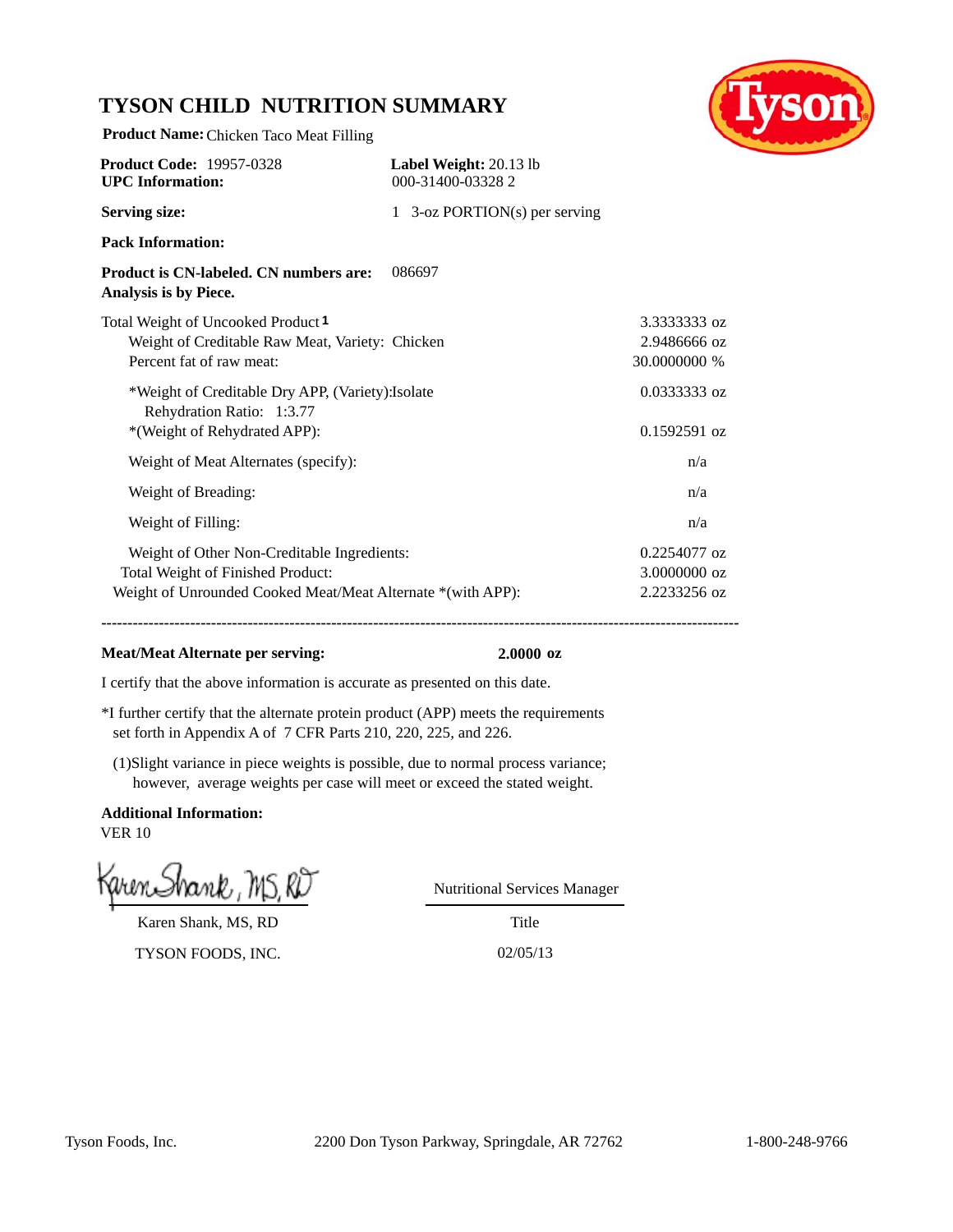# **Product Information**





### **Chicken Taco Meat**

Product Code: 19957-328 UPC Code: 00031400033282

- Red chile seasoned commodity dark meat chicken taco meat.
- Consistent texture, flavor and leaner than traditional taco meat.
- Extends commodity dollars further than beef.
- Fully cooked for minimal labor and food safety concerns.

#### **PREPARATION**

Thaw in refrigerator prior to reheating. Place bag in boiling water to 45-60 minutes or until product reaches 165

#### **PIECE COUNT**

4/5.031.0000 LB (s) per Case

#### **MASTER CASE**

| Gross<br>Weight      | 21.7624 IB | Width:  | 12.5625 IN |
|----------------------|------------|---------|------------|
| <b>Net</b><br>Weight | 20.125 IB  | Length: | 19.3125 IN |
| Cube:                | $0.965$ FT | Height: | 6.875 IN   |

#### **PALLET CONFIGURATION**



#### **STORAGE**

| Shelf Life:     | 180 days |
|-----------------|----------|
| Storage Temp:   | 0 F      |
| Storage Method: | Frozen   |



### **Nutrition Facts**

Serving Size: CN SVG 3 OZ. (84g) Servings Per Container: About 107

| Amount Per Serving<br>Calories 150                                                                                                        | Calories from Fat 60 |
|-------------------------------------------------------------------------------------------------------------------------------------------|----------------------|
|                                                                                                                                           | % Daily Value*       |
| Total Fat 7g                                                                                                                              | 11%                  |
| Saturated Fat 2g                                                                                                                          | 10%                  |
| Trans Fat 0g                                                                                                                              |                      |
| Polyunsaturated Fat 1.5g                                                                                                                  |                      |
| Monounsaturated Fat 2.5q                                                                                                                  |                      |
| Cholesterol 95mg                                                                                                                          | 32%                  |
| Sodium 320mg                                                                                                                              | 13%                  |
| Total Carbohydrate 3g                                                                                                                     | 1%                   |
| Dietary Fiber 0g                                                                                                                          | 0%                   |
| Sugars 1g                                                                                                                                 |                      |
| Protein 19g                                                                                                                               | 38%                  |
| Vitamin A 6%                                                                                                                              | Vitamin C 0%         |
| Calcium %                                                                                                                                 | Iron $6%$            |
| * Percent daily values are based on a 2,000 calorie<br>diet. Your daily values may be higher or lower<br>depending on your calorie needs. |                      |

#### Storage Method: Frozen **CN Label:** Yes

**CN Label Numbers:** 091752

**CN Statement:** Each 3.00 oz. serving of chicken taco meat filling (by weight) provides 2.00 oz. equivalent meat/meat alternate for Child Nutrition Meal Pattern Requirements.

To obtain a signed copy of the CN statement for this item, please contact the Tyson Food Service Concierge via [e-mail](mailto:fscomments@tyson.com) or call 1-800 - 361 VICO 02.

#### **INGREDIENTS**

Dark chicken meat, seasoning (spices, wheat flour, maltodextrin, dried garlic, salt, paprika, dried onion, sugar, modified food starch, natural flavor, malic acid), water, isolated soy protein (isolated soy protein, magnesium oxide, zinc oxide, niacinamide, ferrous sulfate, vitamin B12, copper gluconate, vitamin A palmitate, calcium pantothenate, pyridoxine hydrochloride, thiamine mononitrate, riboflavin), sodium phosphates, seasoning (potassium chloride, rice flour), caramelized sugar powder (caramelized sugar and maltodextrin.

CONTAINS soy, wheat

**tysonfoodservice.com** 1-800-24-TYSON

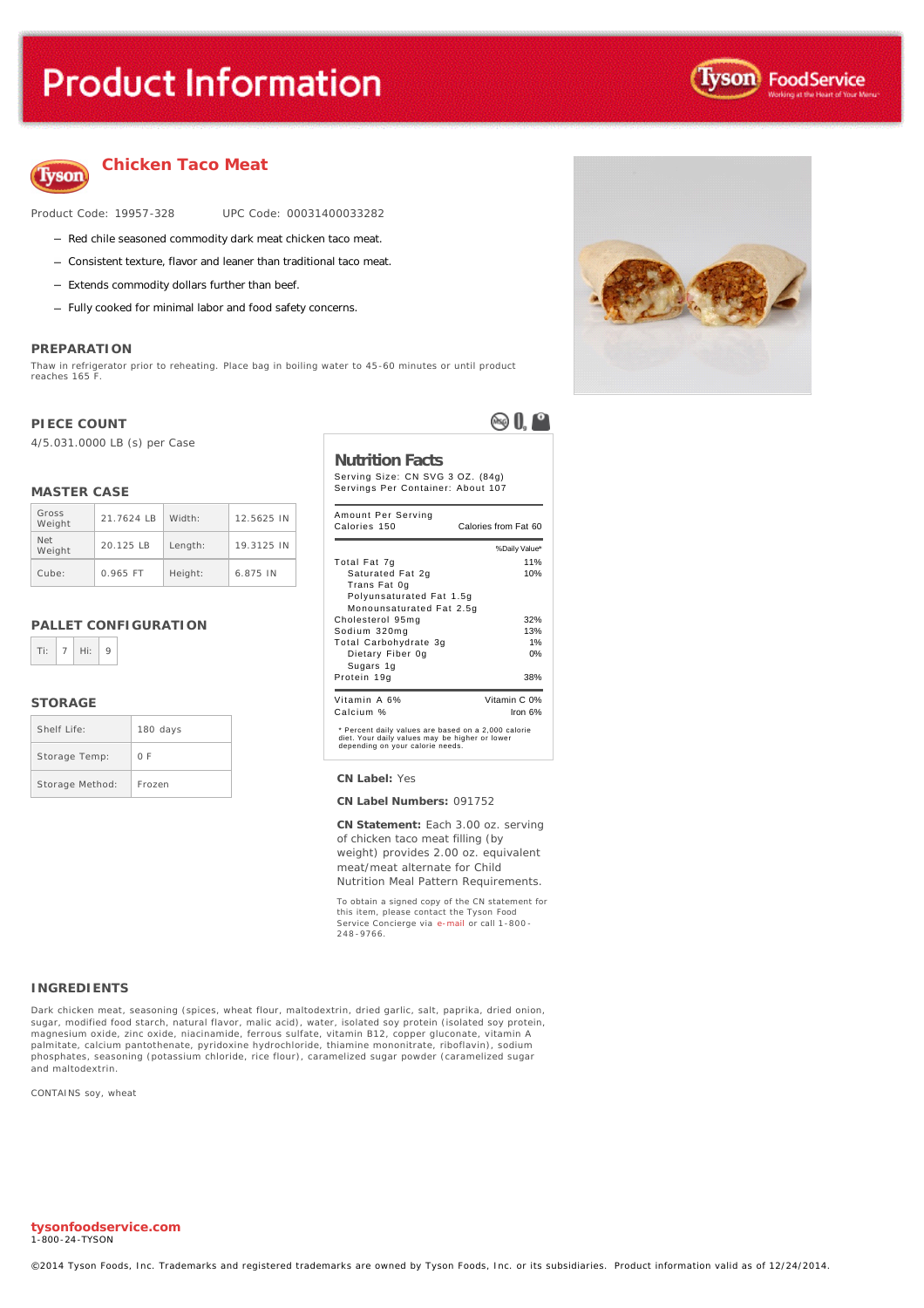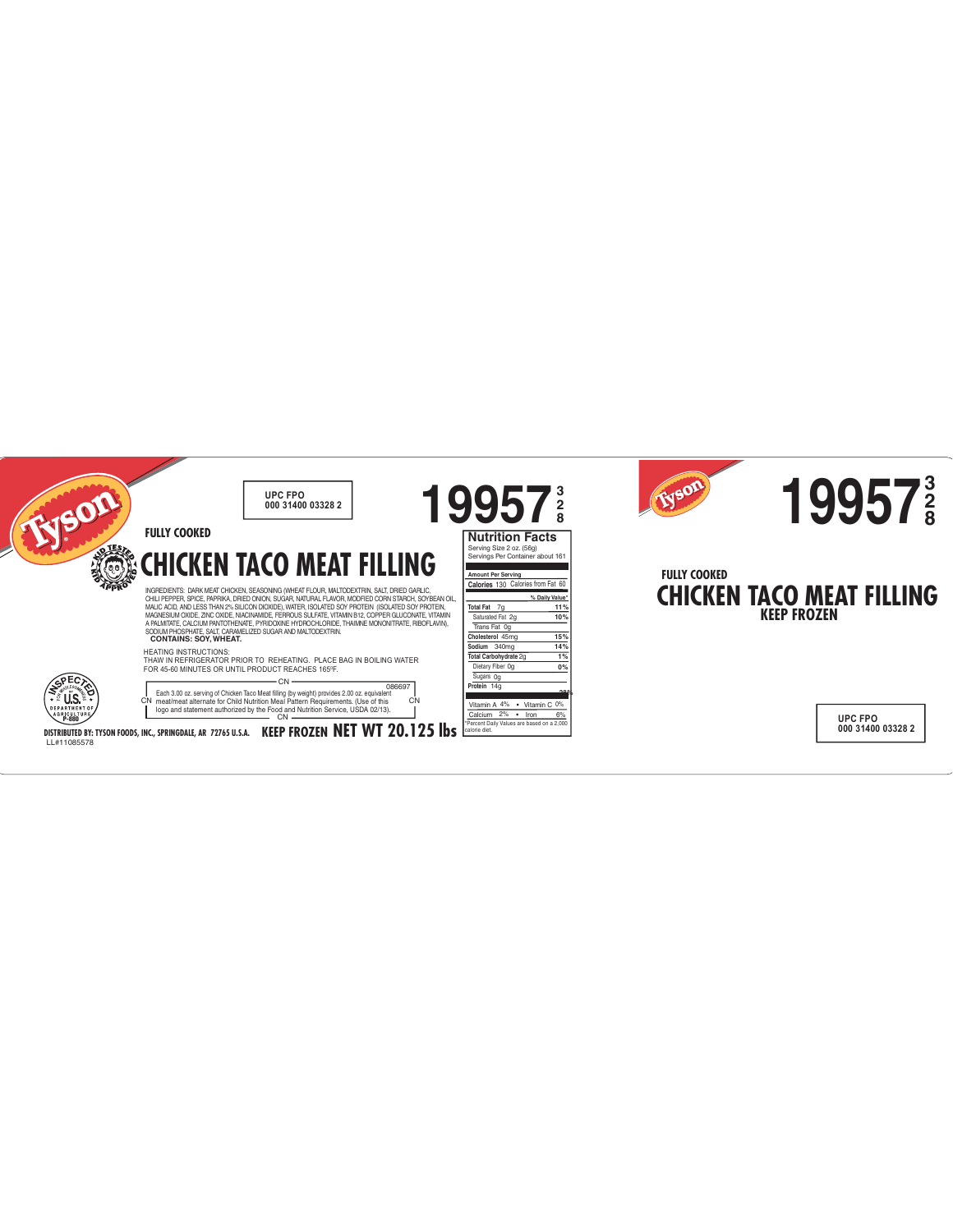

## Sample Product Formulation Statement (Product Analysis) for Meat/Meat Alternate (M/MA) **Products**

Child Nutrition Program operators should include a copy of the label from the purchased product carton in addition to the following information on letterhead signed by an official company representative.

| Product Name: FC Chicken T2co Mest Filling Code No.: 19957-328                            |                   |
|-------------------------------------------------------------------------------------------|-------------------|
| Manufacturer: Ty841 Foods, Inc Case/Pack/Count/Portion/Size: 20.13#MC                     |                   |
| I. Meat/Meat Alternate                                                                    | Jportin = 3.00028 |
| Please fill out the chart below to determine the creditable amount of Meat/Meat Alternate |                   |

the creditable amount of Meat/Meat Alternate

| <b>Description of Creditable</b><br>Ingredients per<br>Food Buying Guide (FBG) | <b>Ounces per Raw</b><br><b>Portion of Creditable</b><br>Ingredient | <b>Multiply</b> | FBG Yield/<br><b>Servings</b><br>Per Unit | Creditable<br>Amount * |
|--------------------------------------------------------------------------------|---------------------------------------------------------------------|-----------------|-------------------------------------------|------------------------|
| Bureless Chicican w/skin                                                       | 9486666                                                             |                 | $\mathcal{O}_{\epsilon}$                  | $2.0140$ lelelel       |
| in Neut                                                                        |                                                                     |                 |                                           |                        |
|                                                                                |                                                                     |                 |                                           |                        |
| A. Total Creditable M/MA Amount <sup>1</sup>                                   |                                                                     |                 |                                           | 2.064066               |

\*Creditable Amount - Multiply ounces per raw portion of creditable ingredient by the FBG Yield Information.

#### II. Alternate Protein Product (APP)

If the product contains APP, please fill out the chart below to determine the creditable amount of APP. If APP is used, you must provide documentation as described in Attachment A for each APP used.

| Description of APP,<br>manufacture's name,<br>and code number                  | <b>Ounces</b><br>Dry APP<br><b>Per Portion</b> | <b>Multiply</b> | $%$ of<br>Protein<br>$As-Is*$ | Divide by<br>$18**$ | Creditable<br>Amount<br>$APP***$ |
|--------------------------------------------------------------------------------|------------------------------------------------|-----------------|-------------------------------|---------------------|----------------------------------|
| Prophes SOOF, Solae                                                            | 0.0333333                                      |                 | Ble                           | $\div$ by 18        | 0.1592591                        |
|                                                                                |                                                |                 |                               | $\div$ by 18        |                                  |
|                                                                                |                                                |                 |                               | $\div$ by 18        |                                  |
| <b>B. Total Creditable APP Amount'</b>                                         |                                                |                 |                               |                     | 0.1592591                        |
| C. TOTAL CREDITABLE AMOUNT (A + B rounded down to<br>nearest $\frac{1}{4}$ oz) |                                                |                 |                               |                     | 2.00                             |

\*Percent of Protein As-Is is provided on the attached APP documentation.

\*\* 18 is the percent of protein when fully hydrated.

\*\*\* Creditable amount of APP equals ounces of Dry APP multiplied by the percent of protein as-is divided by 18. <sup>1</sup>Total Creditable Amount must be rounded down to the nearest 0.25oz (1.49 would round down to 1.25 oz meat equivalent). Do not round up. If you are crediting M/MA and APP, you do not need to round down in box A (Total Creditable M/MA Amount) until after you have added the Total Creditable APP Amount from box B to box C.

Total weight (per portion) of product as purchased

 $3.00000$ 

Total creditable amount of product (per portion) (Reminder: Total creditable amount cannot count for more than the total weight of product.)

I certify that the above information is true and correct and that a  $\frac{\lambda}{\omega}$  ounce serving of the above product (ready for serving) contains  $2\sqrt{2}$  ounces of equivalent meat/meat alternate when prepared according to directions.

I further certify that any APP used in the product conforms to the Food and Nutrition Service Regulations (7 CFR Parts 210, 220, 225, 226, Appendix A) as demonstrated by the attached supplier documentation.

Sherak, MS, RD Title 11/5/13 (479)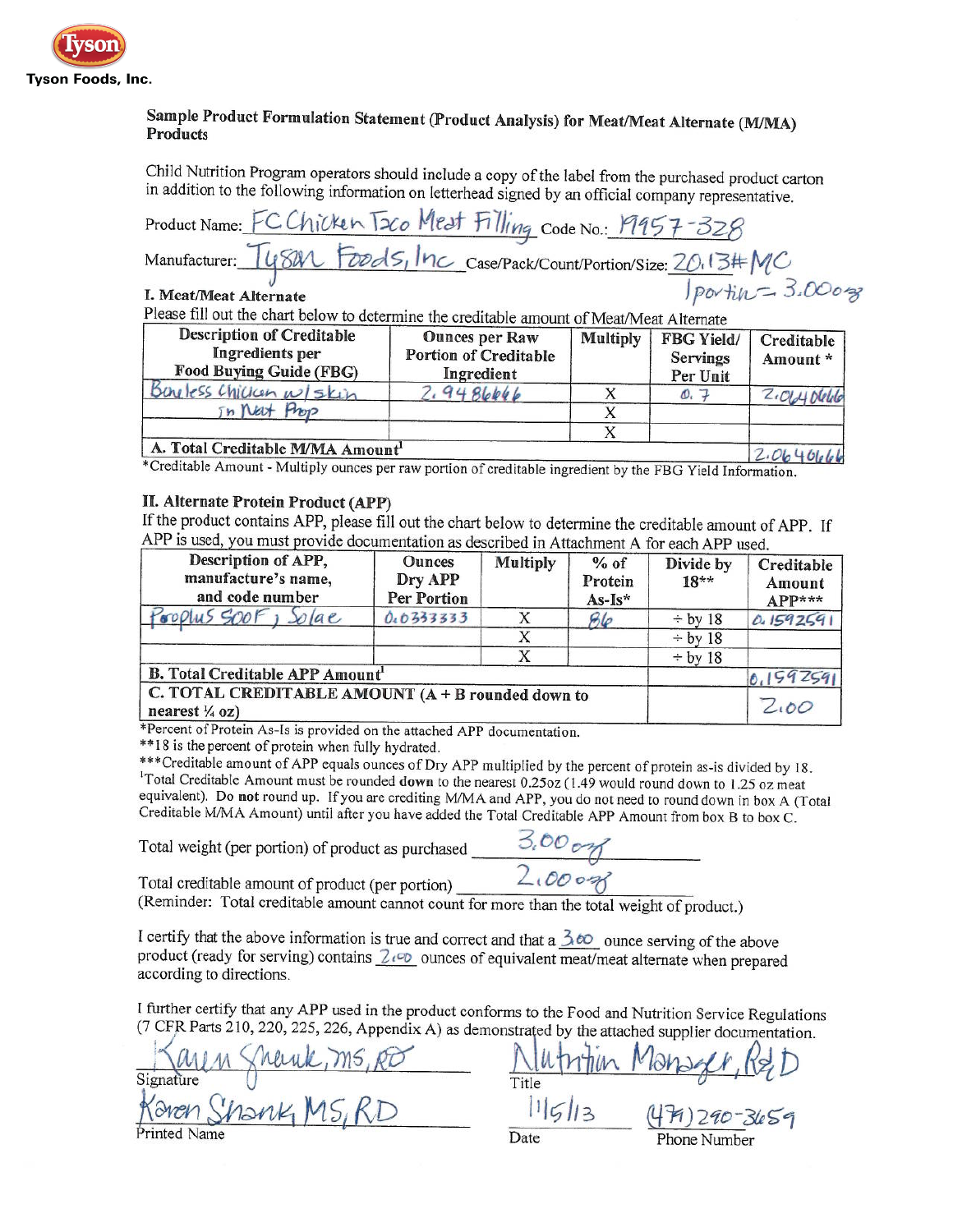

# Formulation Statement for Documenting Grains in School Meals Required Beginning SY 2013-2014<br>Crediting Standards Based on Revised Exhibit A<br>weights per oz equivalent

School Food Authorities (SFAs) should include a copy of the label from the purchased product carton in addition to the following information on letterhead signed by an official company representative. Grain products may be credited based on previous standards through SY 2012-2013. The new crediting standards for grains (as outlined in Policy Memorandum SP 30-2012) must be used beginning SY 2013-2014. SFAs have the option to choose the crediting method that best fits the specific needs of the menu planner.

| Product Name: ELChicken T2co Mest Filling Code No.: 19957-328        |                |
|----------------------------------------------------------------------|----------------|
| Manufacturer: Tysm Foods, Inc. case/Pack/Count/Portion/Size: 2013#MC |                |
|                                                                      | $lanAn = 3, a$ |

I. Does the product meet the Whole Grain-Rich Criteria: Yes\_\_No  $\chi$ (Refer to SP 30-2012 Grain Requirements for the National School Lunch Program and School Breakfast Program)

II. Does the product contain non- creditable grains: Yes  $X$  No How many grams:  $\frac{1000}{1000}$  (Products with more than 0.240z equivalent or 3.99 grams for Groups A-G and 6.99 grams for Group H of noncreditable grains cannot be credited using Exhibit A weights. Please use template for crediting using amount of creditable grains).

III. Use Policy Memorandum SP 30-2012 Grain Requirements for the National School Lunch Program and School Breakfast Program: Exhibit A to determine if the product fits into Groups A-G, Group H or Group I. (Please be aware that different methodologies are applied to calculate servings of grain component based on creditable grains. Groups A-G use the standard of 16 grams creditable grain per oz eq; Group H uses the standard of 28 grams creditable grain per oz eq; and Group Lis reported by volume or weight). Indicate which Exhibit A Group (A-I) the Product Belongs:

| Creditable<br>Amount <sup>1</sup> |
|-----------------------------------|
|                                   |
|                                   |

(Portion size)  $\div$  (Exhibit A weight for one oz eq)

<sup>2</sup>Total Creditable Amount must be rounded down to the nearest quarter (0.25) oz eq. Do not round up.

Total weight (per portion) of product as purchased 

I further certify that the above information is true and correct and that a <u>section</u> of this product (ready for serving) provides  $\angle$  oz equivalent Grains. I further certify that non-creditable grains are not above 0.24 oz eq. per portion.

<u>nagen R&D</u><br>i 1290-3659